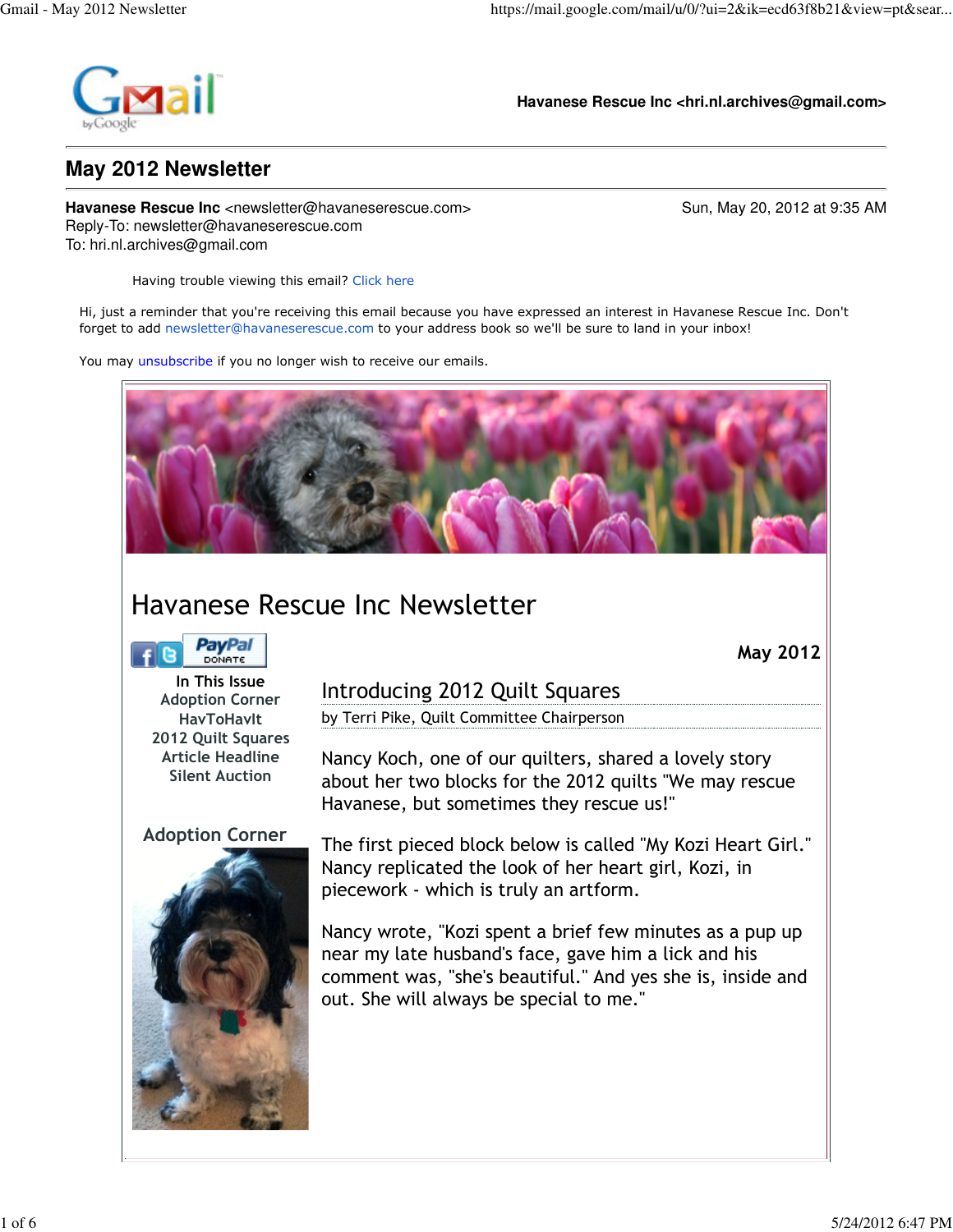Hey guys! My name is Koko and I'm a young five-year-old searching for my forever home. My fur is black and white, and I weigh in at a healthy 15 lbs. I keep my handsome figure by taking these awesome things called walks.

I was a bit shy when I first got to my foster home, but I was relieved when I met my foster brothers. They have two legs and are smaller than my foster mom and foster dad. My foster mom calls them her kids. I really like them. They quickly found out the way to win me over ... lots of belly rubs and neverending cuddles. I think these kid things are put on earth to do just that. When they aren't paying attention to me, I follow them around to make sure they don't forget about me. I'm used to older kids, as they are very respectful of me. They've become my best friends and when I find my forever home, I really want some more of these kid things waiting for me.

I have four-legged foster brothers and sisters too! They've been really nice to me. They even share their backyard with



Nancy's second block "My Heart at the End of a Leash" has a very touching story. Nancy wrote, "My late husband, Mike, and I always found it very relaxing after a busy day at work to take our little mixed breed dog, Sophie, for a walk. Sophie, who looked much like a Havanese, sadly was diagnosed with terminal cancer at the same time my husband was diagnosed with renal cancer.

I felt we should look for another pup similar to our Sophie. We found a Havanese, put down a deposit and anxiously waited for the day we could bring her home. Our beloved Sophie died Friday, October 1, 2003. Our little adorable ball of Havanese fur came home the following Friday. We named her Kozi.

As hard as it is to believe, the following Friday my husband and best, Mike, died of cancer.

Now, when I walk Kozi I have to say, my heart is truly at the end of a leash and it brings back memories of happy times. Our initials are carved in the heart of the tree."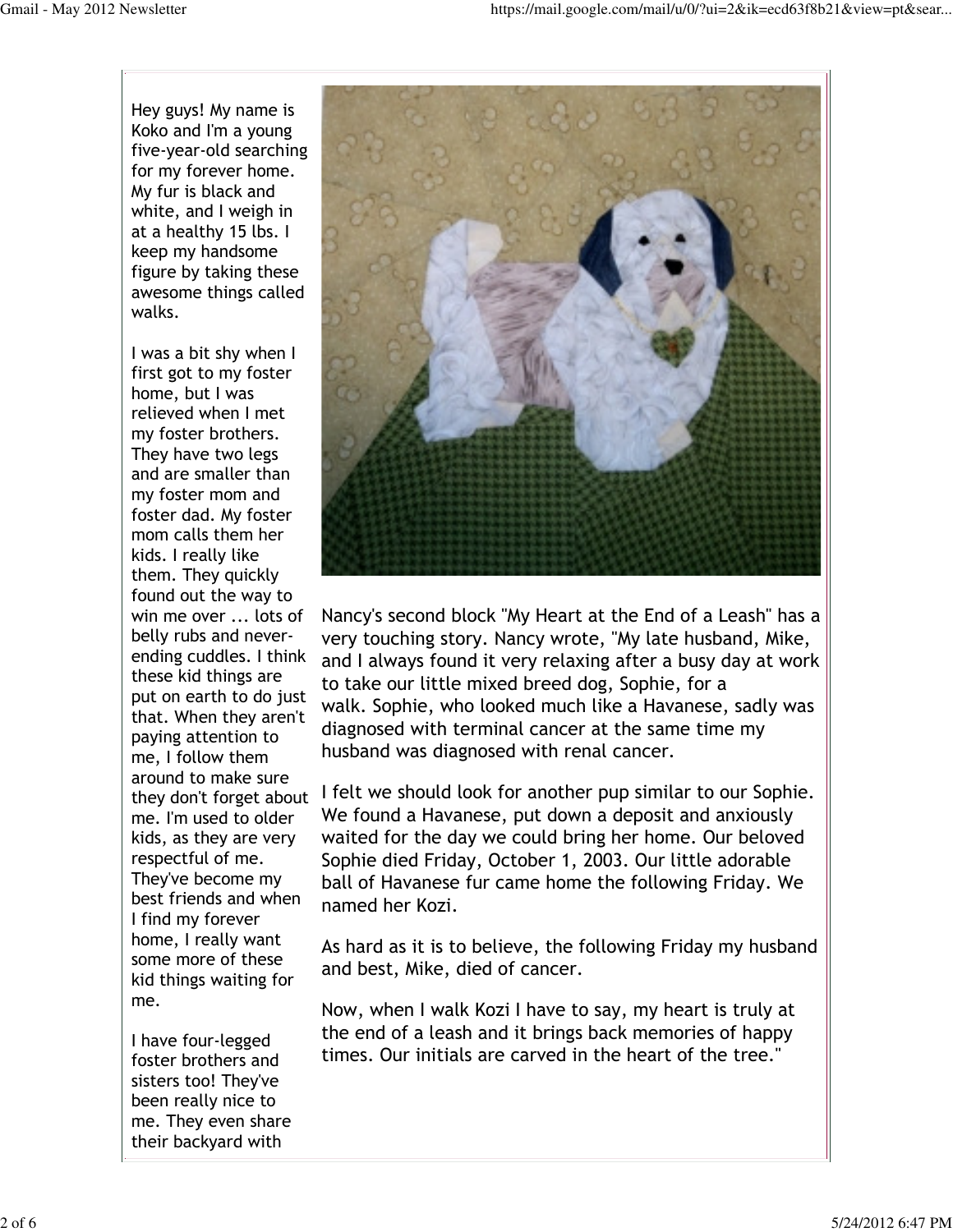me! We do one thing that Havi's do best, which is RLH! We race, and of course I win every time!

When I first met my foster dad, I was really nervous. He was so cool. It took me a couple weeks to take tips to be just as cool as him. Now that I'm just as cool as him, we have this understanding. He cuddles me, and that makes me one happy pup! When I first meet new people, I can come across as shy. I really just want to make sure they like me, so I just sit back and take it all in.

My foster mom says I am a very sweet boy, and as perfect as dogs come, but she says that a couple of training classes might make me even better. I do all my business outside and I don't put up a fuss if I have to stay in my crate. I try my best to be a really good boy. I really like being the center of attention, so I would love to be the only dog in your home. It's not that I don't like other dogs ... I just want it to be all about me, all the time. So if your home is looking for a perfect pup look no further - I've got that job covered!



You can enter the drawing for both quilts on our website.

## Letter from Home



Where does the time go? It seems like just yesterday when Max and Abby arrived in our home, but they have been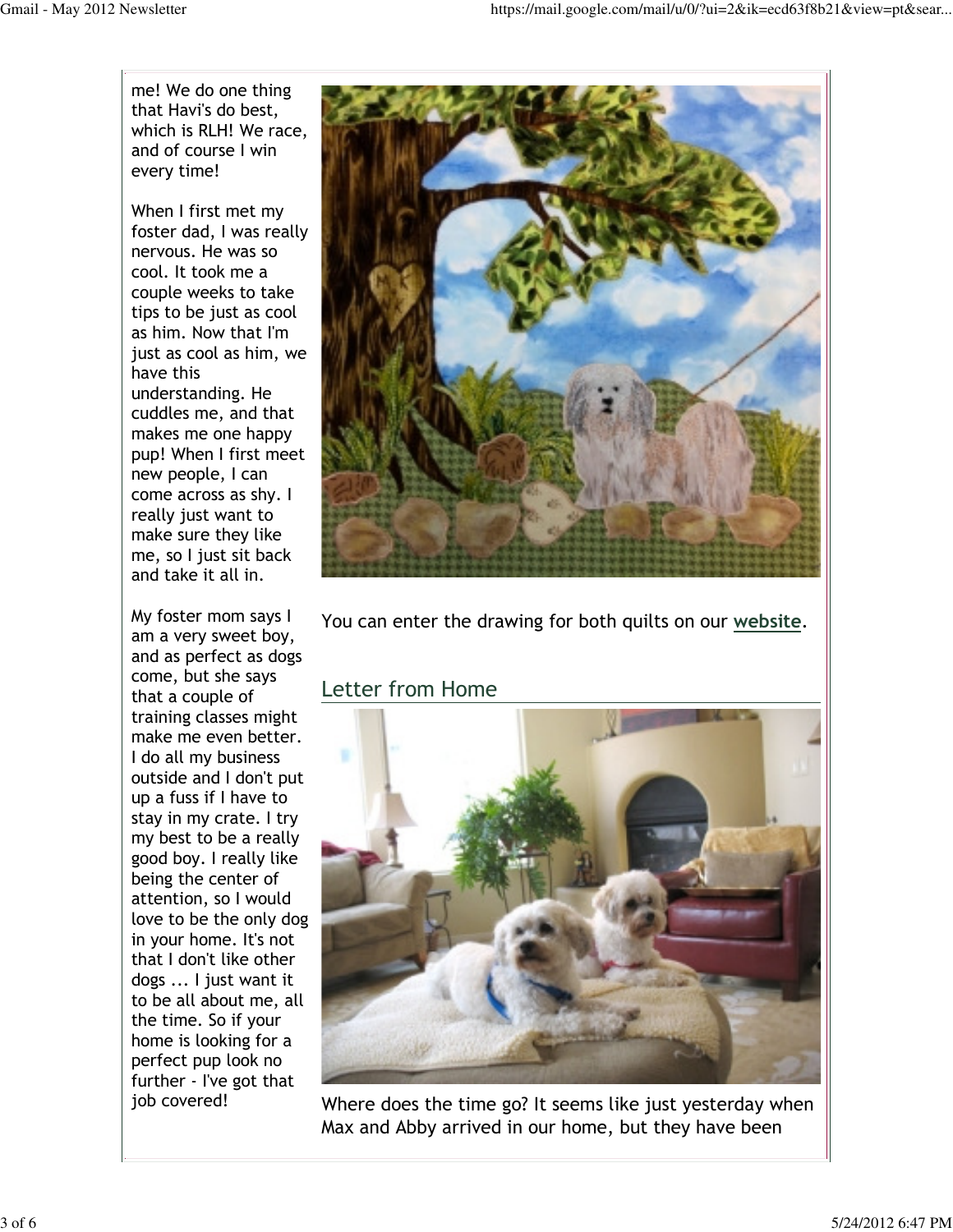## with us for over three years.



Last year, we moved to a larger home. The little ones made the adjustment to the new home easily, but we were prepared. We brought the dogs to the new home several times before the final move. Bringing towels, dishes and toys certainly helped to get them used to the idea. The move has been great and I feel the dogs are happier. They feel safe. Our new home has 6 ft stucco walls all around. The dogs can go out and lie on the patio or run around and enjoy the outdoors without a worry. We have three gates which we keep locked at all times because there are children in the neighborhood, and I am afraid they may want to play with the dogs, so all gates are locked! We go on walks, but Abby keeps looking back at the house to see if she can get back to it -- she walks 10 feet and then sits, then walks and sits -- it takes us forever to walk a mile, :-).

Join Our Mailing List!





## New from Pat Casson!!!

These belly bands are constructed of 100% cotton and both are lovingly assembled with an interior lining of batting with just a touch more in the area most likely to become damp. They are adjustable for bellies from 12" to 18" in circumference via 2" Velcro strips and their open size is 19" in length and 4" wide.

As a bonus, Pat Casson, their creator, has included a reversible scarf that matches both belly bands.The fashionforward accessory is easily attached to the dog's collar via a sewn-in pocket.

Machine-wash and dry. Made to last!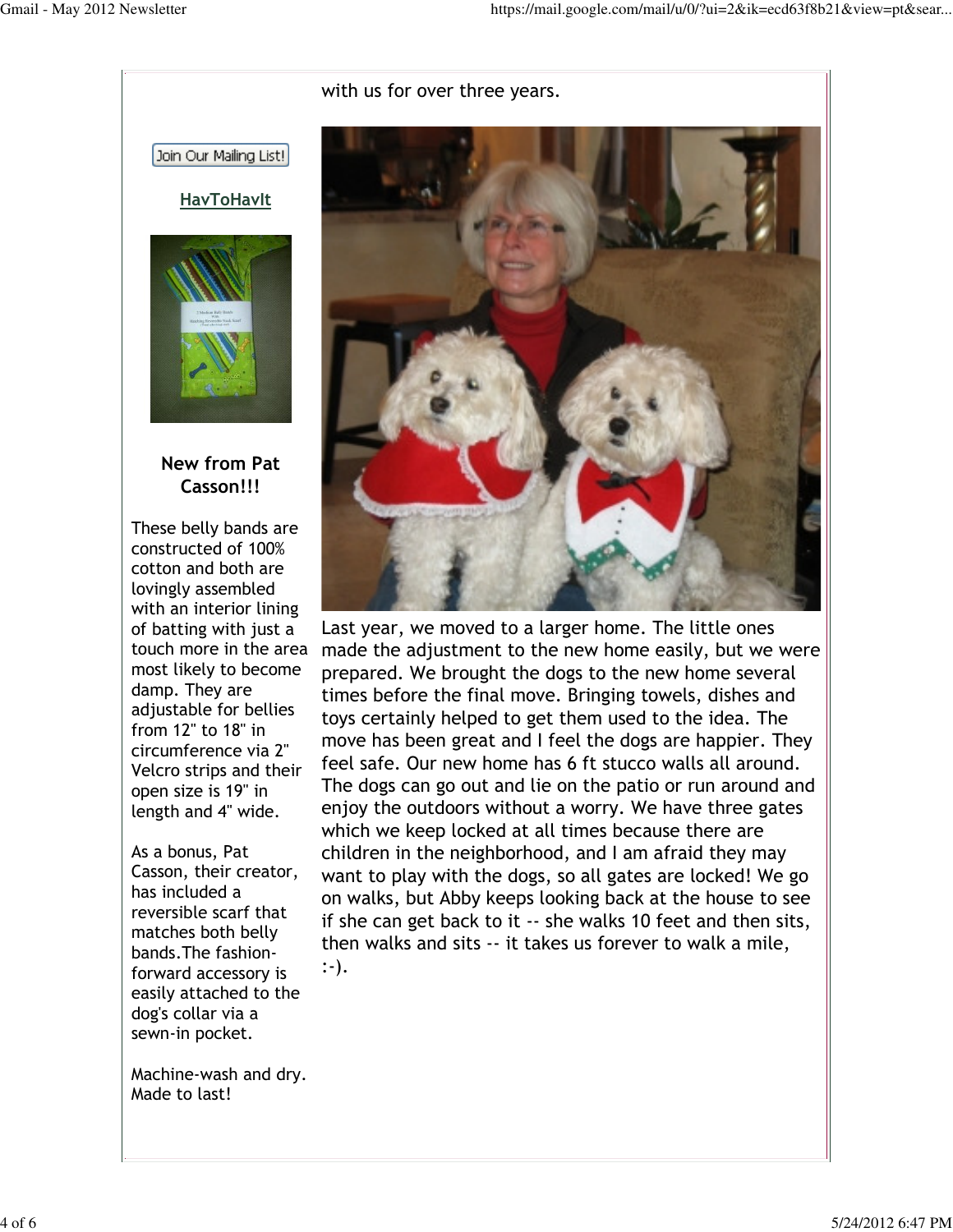**Make A Donation** 

## Newsletter Staff

Co-Editors - Diana Brooks, Barb Stephenson Copywriters - Meredith Muller, Michela Abeln Graphics - Erica Greis Production - Diana Brooks Proofreaders - Gisela Peters, Meredith Muller, Michelle Burke, Ann Adams

Havanese Rescue Inc Harvard Business Services, Inc. 16192 Coastal Highway Lewes, Delaware 19958-9776

#### CONTACT INFORMATION - Do not "reply" to this newsletter. Choose an appropriate contact below.

Click here to request assistance for a dog needing rescue Click here to complete an adoption application. Click here to volunteer with Havanese Rescue Inc. Click here if you have a question, or a suggestion for this newsletter. Click below to check the status of your previously submitted: volunteer application adoption application



My mom, who moved in with us, loves these little dogs, and the dogs are now used to her and her walker. Max will sit on her lap and loves the attention. Both of these little ones love one-on-one attention. If I am petting Max then Abby must jump up and get her loving as well. Max entertains us with his antics. He has taught himself to sit up on his haunches and his front paws up to beg for attention. How can you not when he is so cute. Abby tries to mimic Max but just can't balance and sit. These two have given us such pleasure.

Max has given us a scare. His right hip was hurting and causing him to sometimes limp. The vet suggested surgery to correct. When the pre surgery blood work came back, the liver enzymes were sky high. We have been giving him medication and getting blood tests periodically. After nearly a year his liver enzymes are almost normal. Thank heavens. He is such a love bug. Surgery may not be an option. I am afraid to have him go under anesthetic.

Abby and Max are such cheerful loving dogs and never let you forget that they come first in the household. And, they do. Thank you so much for assisting us with their adoption.

Best regards,

Kathy and Dave